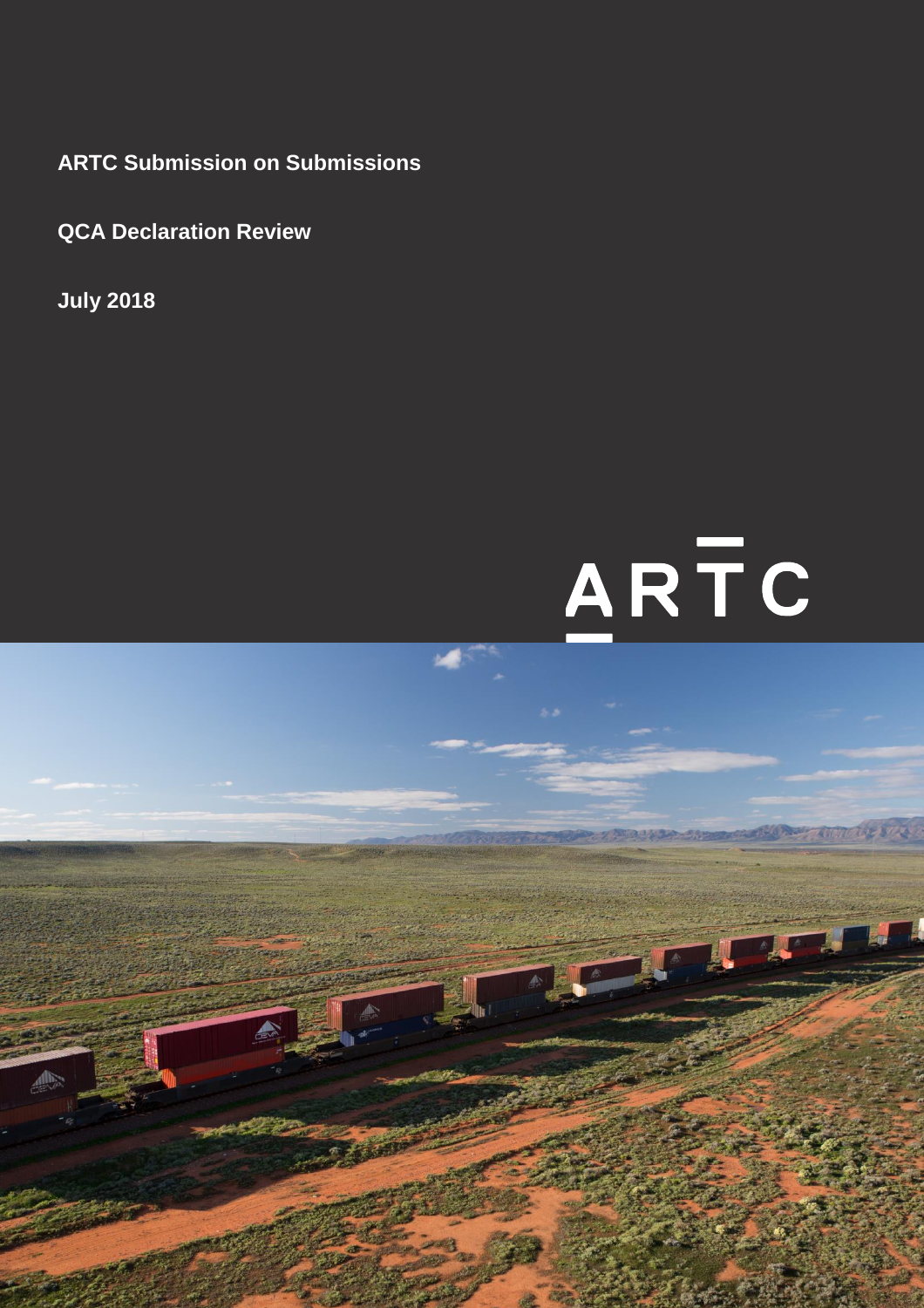### **1 Introduction**

Australian Rail Track Corporation (ARTC) welcomes the opportunity to comment on the submissions provided as part of the QCA Declaration review.

### **2 Australian Rail Track Corporation Ltd (ARTC)**

ARTC was created in 1998 through an Inter-Governmental Agreement (IGA) signed by the Commonwealth, Victoria, South Australia, NSW, Western Australia and Queensland and is a company under the Corporations Act, whose shares are held by the Commonwealth of Australia. ARTC was established as a consolidated interstate rail track owner to create a single process for access. ARTC's charter at inception was to:

- Improve performance and efficiency of interstate rail infrastructure;
- Increase capacity utilization;
- Listen, understand and respond to the market;
- Operate on sound commercial principles; and
- Provide shareholders with a sustainable return on capital invested.

ARTC currently has responsibility for the management of around 8,500 route kilometres of standard gauge track, in South Australia, Victoria, NSW and Western Australia which includes the interstate freight network in those states as well as the Hunter Valley Coal Network in NSW. In Queensland, ARTC leases the section from the Queensland Border to the Acacia Ridge Terminal. Over these corridors, ARTC is responsible for:

- Selling access to train operators;
- Development of new business;
- Capital investment;
- Operational management; and
- Management of infrastructure maintenance

### **2.1 ARTC Undertakings**

As a function of this structure, ARTC has two voluntary Access Undertakings in place approved by the Australian Competition and Consumer Commission (ACCC) under the *Competition and Consumer Act 2010 (Cth)*:

- The Hunter Valley Access Undertaking (HVAU); and
- The Interstate Access Undertaking (IAU).

Each of these undertakings can be thought of as broadly consistent with one of the declarations in place under the QCA; with the HVAU similar to Aurizon's Undertakings in respect of the Central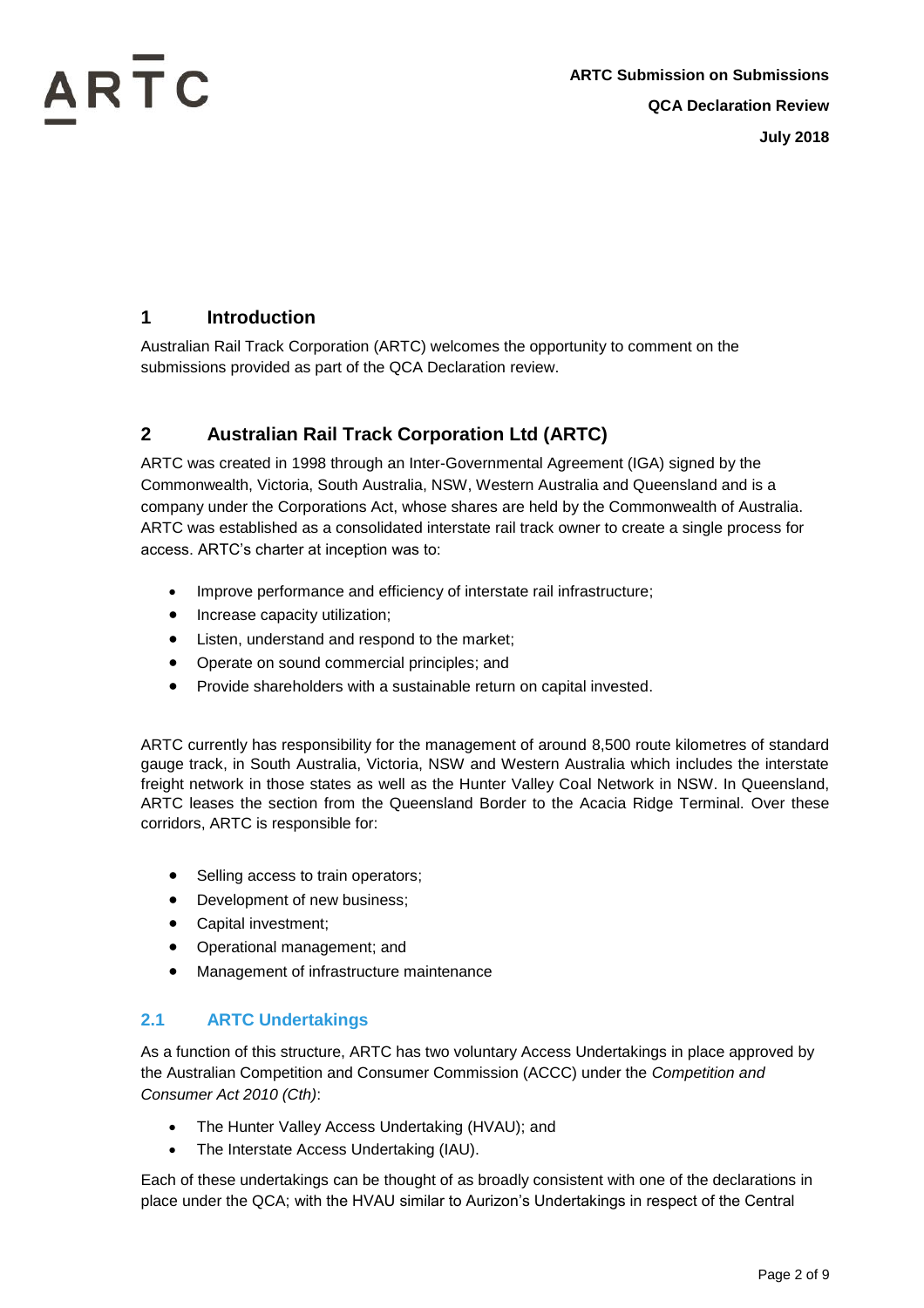Queensland Coal Network (CQCN) and QR's West Moreton system; whilst the IAU is consistent with the QR declaration for its freight network given the strong competition from road freight on the interstate network.

Given these similarities, ARTC believe it has some relevant input to the QCA despite the fact it is not formally regulated by the QCA.

### **3 QCA Submissions**

The submissions lodged largely reflect the position of the parties in respect of access negotiations – with the owners of access infrastructure recommending that the declaration should cease for their relevant asset and the users of that asset insisting that the declaration should continue.

Many of these submissions are accompanied by extensive independent expert reports which support the various positions. This QCA submission process therefore reflects the submission process for approval of Undertakings with "experts at 50 paces" and the extensive costs which are incurred in these efforts by all parties involved – costs which are outlined in detail in the Aurizon submission.

ARTC has reviewed the submissions of all parties, including the Deed Poll proposals provided by QR and DBCT Management. Based upon these submissions, ARTC believe that the following critical points can be made:

- Based upon the submissions of Glencore and Pacific National (PN) praising the benefits of the declaration on QR's Mt Isa and North Coast Lines in contributing to the value of their business, the critical aspect of the declaration is providing open access and NOT the determination of an Indicative Tariff
	- $\circ$  This is consistent with an economic framework reflecting the New Institutional Economics of Ronald Coase, Oliver Williamson and Elinor Ostrom (all whom won Nobel prizes) that efficiency is driven by the contractual allocation of property rights through negotiated (and court enforceable) agreements;
- QR's and DBCT's proposed Deed Polls and Access Frameworks are consistent with this framework:
	- $\circ$  These policies define enforceable arbitration principles to resolve disputes which allows the parties to make conscious decisions in respect of the merits of such arbitration;
		- This, too, is consistent with the NIE outcomes whereby the transaction costs are key to negotiated outcomes and efficiency of industries as parties will act to minimize transaction costs which include the risk of outcomes that are addressed in the contractual agreements;
- Although ARTC operates in a different regulatory environment than Aurizon and QR, where the costs of the ACCC in regulating the networks are not transparent and hence not understood, the cost of the regulatory process from ARTC's perspective is significant and covers:
	- o Resources to develop the proposed undertakings and supporting documentation;
	- o Resources to respond to extensive data requests to support analysis of the proposed undertakings;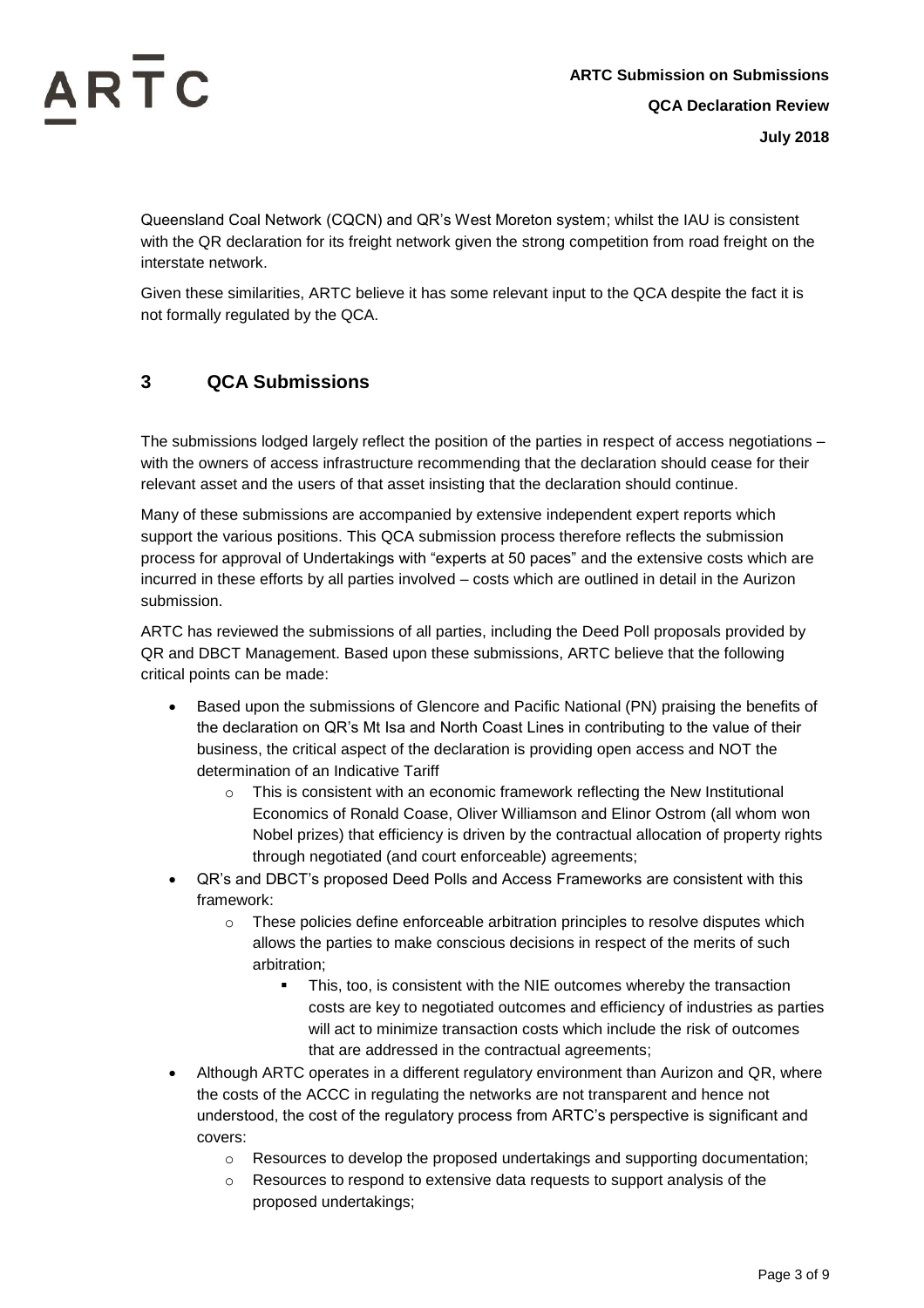- o Resources to provide annual compliance reviews
- $\circ$  Independent experts to support positions proposed in the proposed undertakings;
- o Legal, drafting expertise to draft undertaking documents.
- $\circ$  In addition, ARTC's HVAU model of ex post compliance creates a significant risk of time lag between costs incurred and approval; where the ACCC is currently still reviewing the 2015 Compliance submission.

### **4 Regulatory Process**

All of these costs and risks are incurred to provide certainty on whether the price paid by customers is efficient – but efficient based on an academic assessment of a so called efficient return and benchmarked cost. This creates an academic and theoretical exercize contributing significantly to the costs of regulation, all designed to find the so called "efficient" price of access.

This process creates an adversarial environment that ensures parties will not negotiate an outcome because they are constantly reviewing what the regulator would find to be the academic theoretical price – ensuring that despite a stated intent to see negotiated outcomes, the regulatory presence actually ensures such an outcome is unachievable.

As it currently stands, the role of an Economic Regulator is designed to impose efficient pricing on what is deemed a natural monopoly; by virtue of the fact that the economic theory associated with National Competition Policy in Australia suggests that efficiency can only be achieved in workably competitive markets. Therefore, the role of economic regulation is to impose pricing outcomes on "natural monopolies" that would otherwise be attained in "workably competitive" markets.

This creates a significant theoretical exercize to determine what such an outcome would be – through the development of a building block model, the estimation of an efficient rate of return and the assessment of what efficient operating and maintenance costs should be. Each and every step involves substantial theoretical exercizes and the use of judgement in determining every parameter. The recent approach by the Australian Energy Regulator in conducting a transparent expert forum on WACC parameters demonstrates the variance in expert opinions and the use of judgement by the Regulator in reaching a conclusion.

#### **4.1 Regulatory Variances**

What is relevant in this context is not so much the decisions that Regulators take in respect of these decisions but the extensive variance that exists between the decisions of different economic regulators covering Queensland, the Commonwealth, NSW and WA (where WACC estimates are published). Using mid 2017 as a reference point, the following table summarizes the spread:

|                             | QCA                              | <b>ACCC</b>                         | <b>IPART</b>                 | <b>ERA</b>         |
|-----------------------------|----------------------------------|-------------------------------------|------------------------------|--------------------|
| Pre-Tax, Real<br>WACC $(%)$ | 3.55%                            | 4.60%                               | 6.3%                         | 7.52% (freight)    |
|                             | (UT5 Draft Decision<br>Dec 2017) | (HVAU Draft Decision<br>April 2017) | (bi annual<br>update Aug 17) | 10.56% (resources) |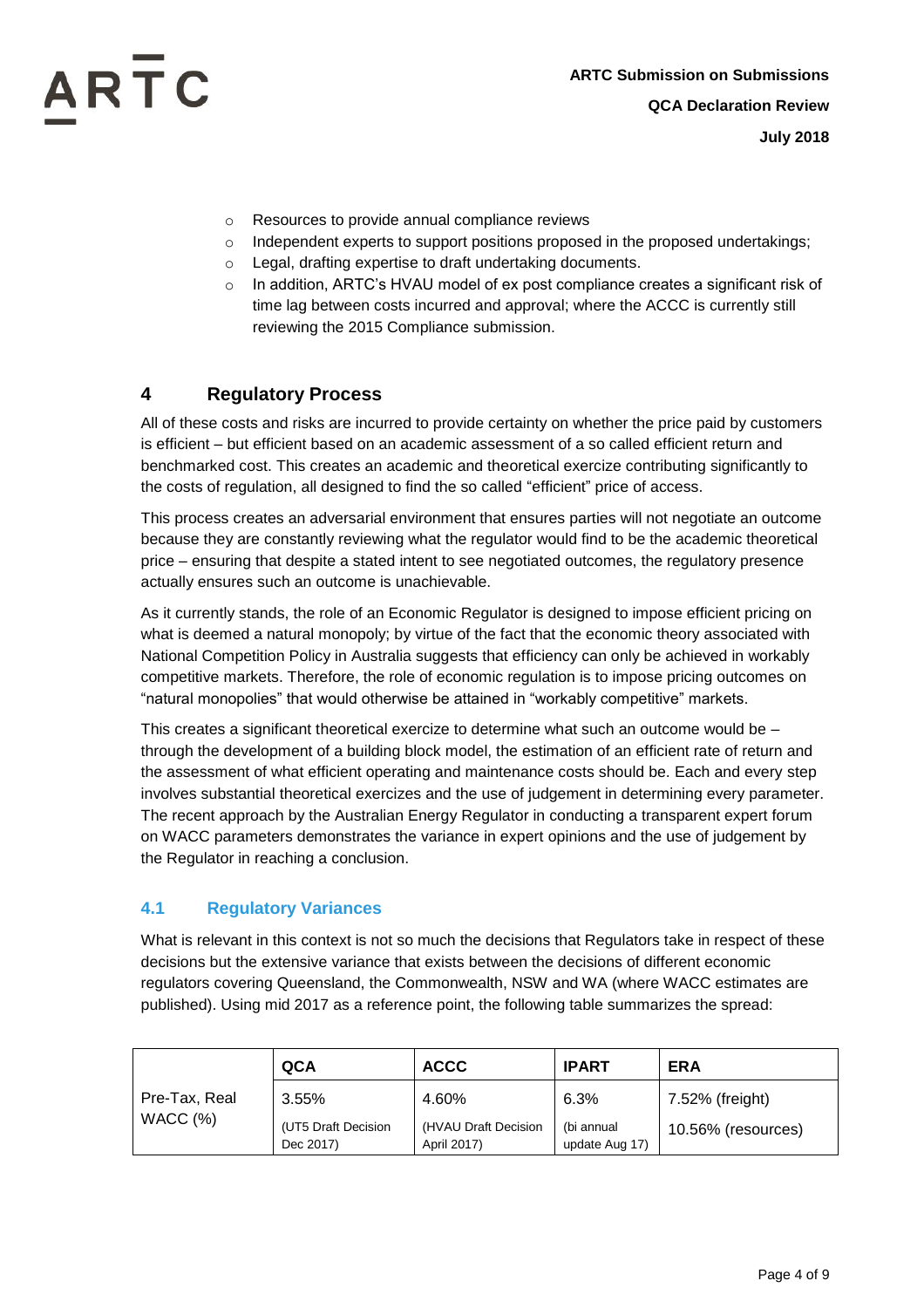These variances are driven by different interpretations and applications of the methodology to arrive at the same point – being an assessment of what the efficient rate of return for a rail infrastructure owner should be. The variances reflect, inter alia, differences in assumptions on:

- $\circ$  The risk profile of the asset (as reflected by asset beta in the WACC parameters);
- $\circ$  The calculation of market based rates such as risk free rate and market risk premia balancing long term averages and spot exposures;
- $\circ$  The relevant inflation estimate to use to balance this assessment; and
- o The value of dividend imputation to shareholders.

In particular the interaction of assumptions to establish forecasts of inflation, risk premia and risk free rates show the potential for inconsistency in assumptions. For instance, the use of 20 day average spot rates for the risk free rate in conjunction with the RBA based inflation rate indicates a potential inconsistency. ARTC does not intend to revisit the theoretical debate in detail, however the following points can be made:

- $\circ$  The standing view is that investors can differentiate between long and short term views of inflation so therefore the long term RBA inflation target mid-point is taken to be the most reliable and stable estimate for inflation and not the spread between nominal and inflation indexed bonds which reflect short term drivers;
- $\circ$  Yet that same investor is taken to use (effectively) the spot bond rate as its determinant of the long term risk free rate in its calculations; and
- $\circ$  In the decisions of the ACCC, establishes an MRP over a long term average of 6%.

Whilst each of these decisions is potentially supportable in isolation, in combination they are inconsistent. If the investor can differentiate between long and short term inflationary expectations, and establishes its MRP over the long term market average; why does it import market volatility into its yield decisions through the effective use of the spot rate for the risk free rate?

A further difficulty arises in respect of the assessment of the rail specific investment risks being that there is no independent listed below rail entity that can provide one comparator for market analysis; let alone the number required to provide statistical significance to the analysis. The lack of local comparators was raised in the AER Expert forum as an issue, and for rail the issue is more acute as there are neither current nor historical firms that can be used for effective analysis at both the local and international level.

The use of inconsistent WACC calculations and the lack of appropriate investment comparators therefore create the potential for return calculations that distort investment decisions and are substantially different than the outcomes which would be reached by commercial negotiation.

The reality of these outcomes, and their impact on the negotiation process, entrenches the adversarial process outlined above and imposes substantial costs on the industries that are subject to regulation. The fact that the application of the regulatory WACC methodologies invariably leads to lower WACC outcomes than where the methodologies are consistent (as they are in WA and NSW), in turn makes the approach between regulator and infrastructure owner itself adversarial – which raises potential concerns as raised in the decision by the Australian Competition Tribunal in Re East Australian Pipeline Limited [2004] ACompt 8 at [33] (highlight added):

> *33 As the decision in relation to the ICB must be set aside in any event, it is not necessary for the purposes of this decision to*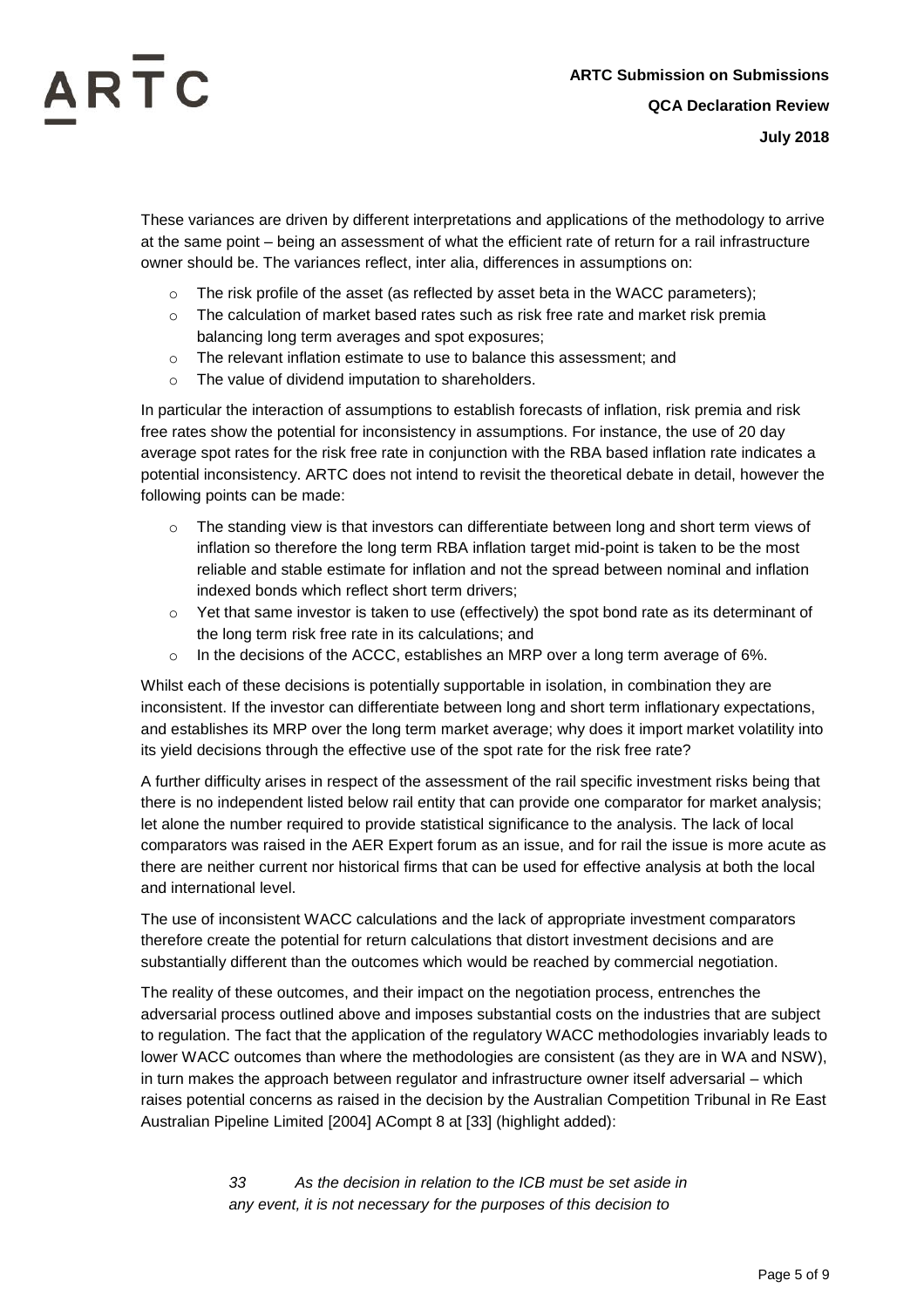*come to any conclusion in relation to the contention put on behalf of EAPL that the ACCC was reasoning towards a predetermined conclusion. It would, of course, be wrong of a regulator to justify a decision taken for a particular reason by reference to other reasons. A regulator in the position of the ACCC has a delicate task. It must be conscious of the interests of parties other than the proponent of the access arrangement and is bound to scrutinise carefully the information provided in support of it. On the other hand, it must have regard to the legitimate business interests of the proponent and should not put itself in an adversary position in relation to the proponent so that it may be perceived as a champion of other interests such as those of consumers.*

### **4.2 Investment Efficiency and Regulatory Model**

The structure of the industry being regulated is relevant to the regulatory decisions made. In essential industries, such as electricity and water, where the regulator is negotiating on behalf of the consumer, such decisions are potentially reasonable; especially where the cost decisions have a direct impact on economic activity. Even then, however, the regulatory process can have potential impacts on efficiency.

To demonstrate this, consider the examples of two industries natural gas and electricity.

#### **4.2.1 Natural Gas Transmission Investment**

In natural gas transmission, where pipelines were largely unregulated following the EAPL decision and then the revocation of coverage of the Moomba to Adelaide Pipeline System in 2007, access seekers and pipeline owners were able to negotiate access contracts and capacity expansions to ensure that capacity demand and supply were met. Whilst the ACCC (notably not participant companies) expressed some concern at the rates charged by pipeline companies, the investments were made, capacity expanded and a large interconnected system covering an area (soon to be) from Darwin to Adelaide and Gladstone to Tasmania has been created.

#### **4.2.2 Electricity Network Investment**

In respect of the fully regulated electricity network system, however, there have been examples of significant over investment in the system. As was highlighted by the Consumer Challenge Panel Number 16's submission in May 2018 to the AER's Rate of Return Guideline Review (p32) growth in capital expenditure ballooned between 2004 and 2014 in what has come to be referred to colloquially as the "gold plating of the system":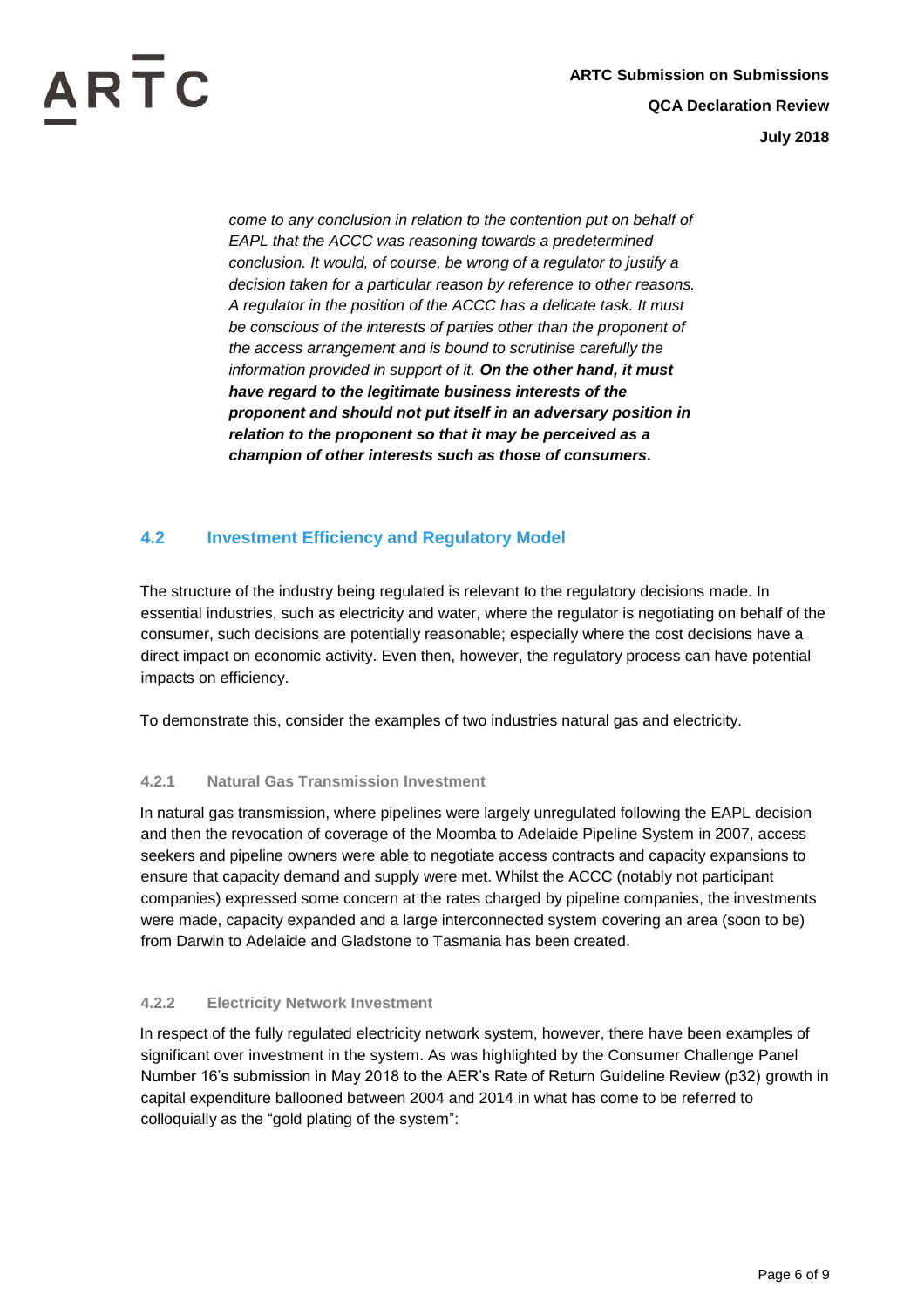

An alternative reason for this however could be viewed by the regulatory process where capital was approved 5 years in advance based on the proposed undertaking and utilizing the independent forecasts of the market operator to establish its requirements. Another consumer submission to the AER Rate of Return, Consumer Reference Group submission, provides the context of those forecasts where it took until 2014 for AEMO to recognize the reality of demand changes and adjust its forecasts appropriately:





Therefore the so called over investment of the networks correlates significantly with the forecasting errors of the market operator; so it could be said that over investment is a function of the regulatory process that relied on forecasts and independent efficiency assessments to determine ex ante capital profiles for the future term of Access Undertakings.

Figure 3.12: Difference in actual and forecast demand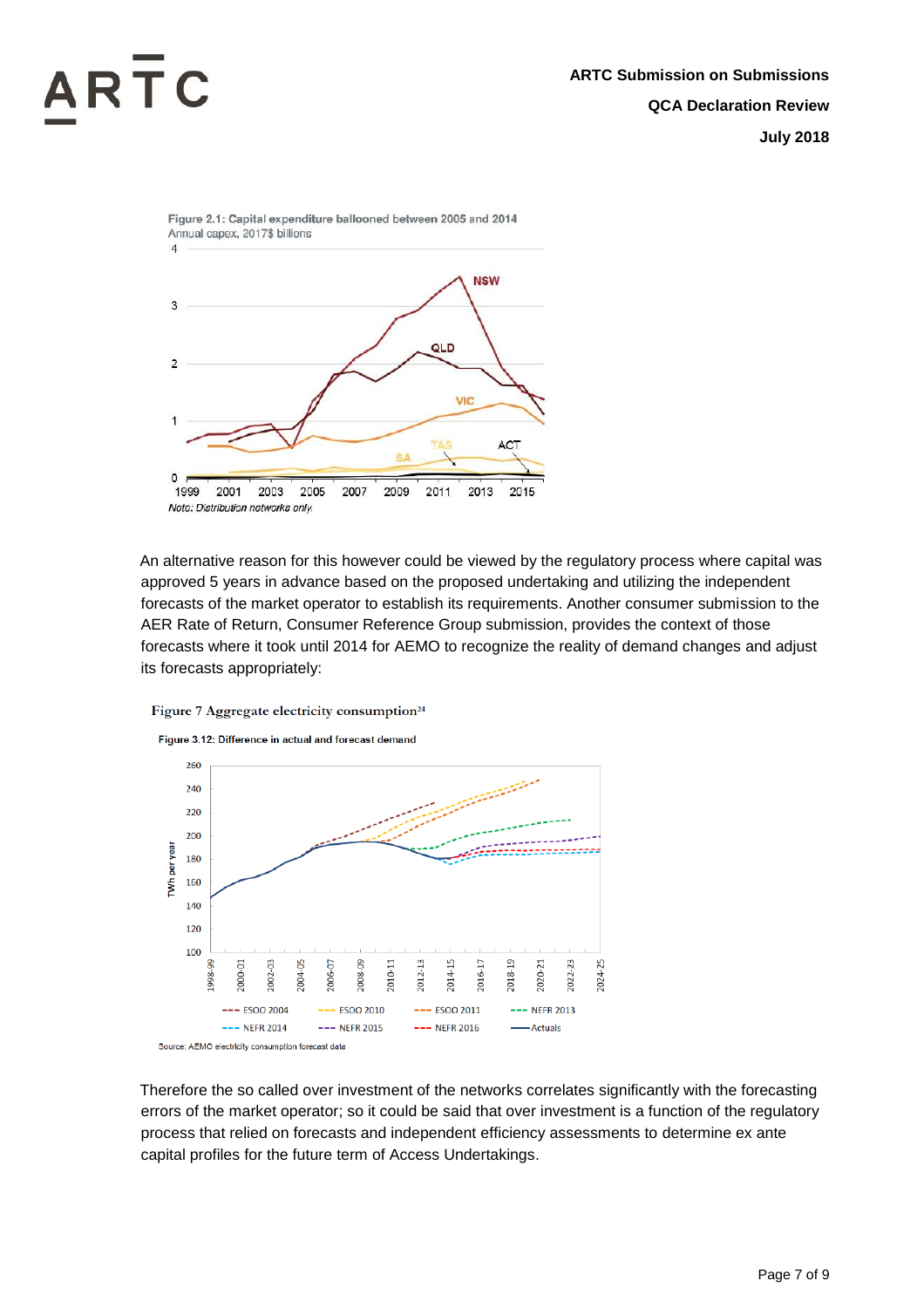

This allows the two industry outcomes of gas and electricity to be juxtaposed – where the capacity expansions and access negotiations that have been underpinned by contracts in gas have created the efficient outcome to meet capacity requirements; whilst the independently assessed and regulated capacity expansions has resulted in over investment and inefficient expansion. This demonstrates that negotiation between parties is what drives investment efficiency. This conclusion, that negotiation not regulation drives efficient capacity outcomes, is further affirmed by the AEMC's decision that the concept of capacity rights is required to be introduced in the Victorian Gas Transmission system to deliver efficient capacity investment.

### **4.3 Regulatory Process - Conclusion**

This discussion on regulatory process highlights that industries that freely negotiate for access on terms that meet the needs of both sides of the negotiation, unencumbered by the exercize of specific regulatory discretion, deliver efficient investment in capacity in the network. The negotiation process benefits from transparency and a binding dispute resolution process; but that process must reflect commercial realities and not academic discretion.

### **5 Negotiated Outcomes**

The comparison between the capacity investment in gas and electricity infrastructure appears consistent with the view that efficiency in investment is driven by negotiated outcomes and not by regulatory imposition.

The WA Rail Access Code has been designed to promote negotiated outcomes outside of the code and has proven successful to the extent that no agreements have been required to be arbitrated within the code.

This provides a strong suite of examples of infrastructure access reaching efficient negotiated outcomes in the absence of regulatory pricing outcomes:

- o The statements from PN and Glencore that their business profitability relies on declared access; but notably in the absence of a regulated price so prices must be negotiated;
- o The absence of a regulated price on ARTC's segment from the Queensland Border to Acacia Ridge so no change in pricing behaviour when rolled into the ARTC network and negotiated outcomes were achieved;
- $\circ$  Natural gas pipelines expanded and connected the transmission network between Darwin, Adelaide, Gladstone and Tasmania based on negotiated outcomes in the absence of regulated tariffs (and offers a stark comparison to the efficiency of regulated electricity development); and
- o WA rail access has been based on negotiated not regulated pricing outcomes.

ARTC therefore strongly supports the proposals from network owners in Queensland to move towards a structure which promotes negotiated outcomes rather than adversarial regulatory processes that are based on abstract, subjective, and theoretical positions, divorced from the commercial positions of the participating companies.

ARTC believes that such a process can only prove successful if the process allows for: